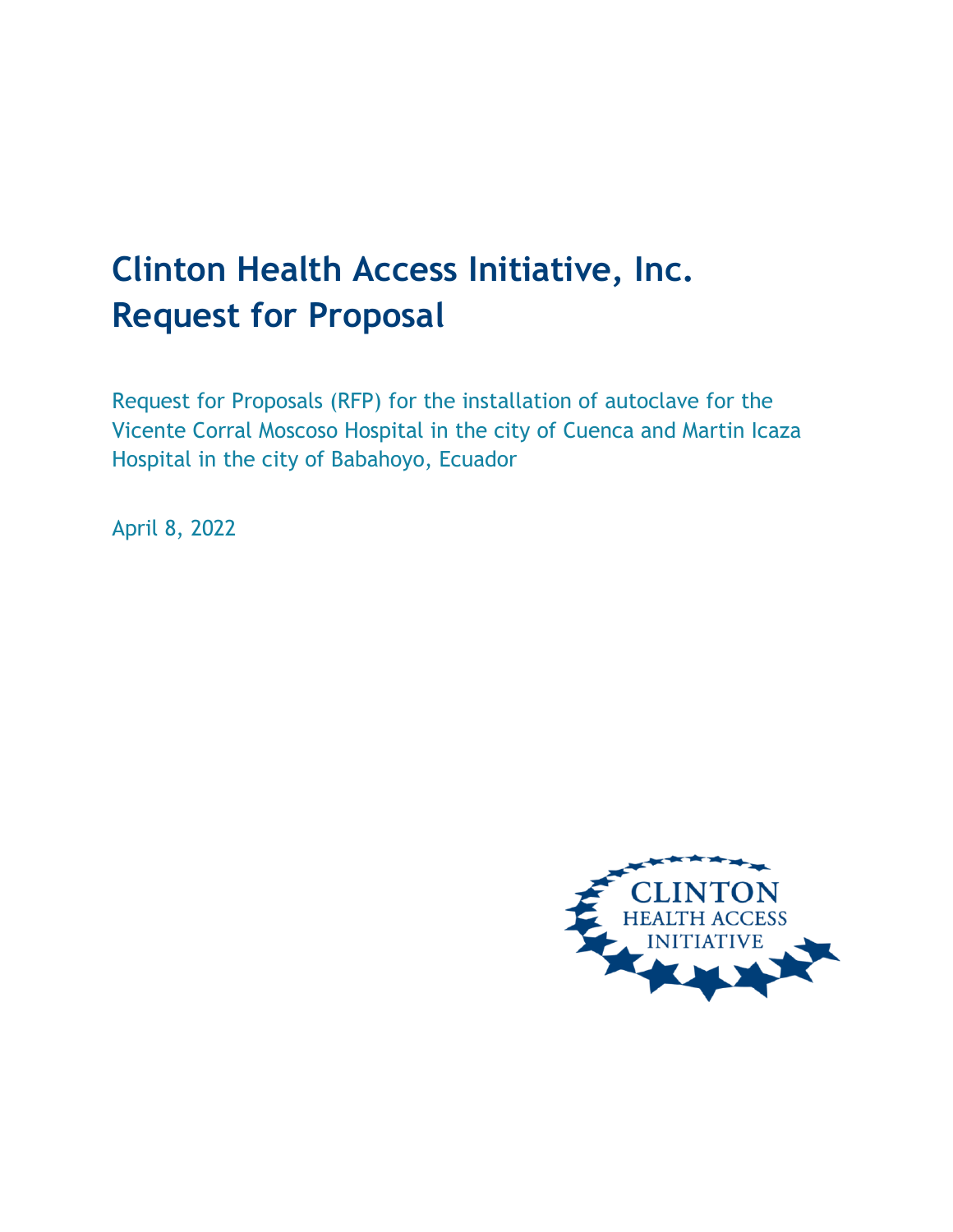## **Summary of terms**

| Release of Request for Proposals:                    | April 8, 2022  |
|------------------------------------------------------|----------------|
| Proposal expiration / last proposal submission date: | April 17, 2022 |
|                                                      | 5pm EST        |

Clinton Health Access Initiative (CHAI) invites interested and capable organizations to submit proposals to install an autoclave with a chamber capacity of 100 - 140 liters for the Vicente Corral Moscoso Hospital in Cuenca and Martin Icaza Hospital in Babahoyo, Ecuador.

Completed Request for Proposals (RFP) should be submitted electronically to Rodrigo Valencia, COVID-19 Associate, South America, at [rvalencia.ic@clintonhealthaccess.org](mailto:rvalencia.ic@clintonhealthaccess.org) before 5pm (EST) on Sunday, April 17, 2022.

Questions regarding the RFP should be addressed to Rodrigo Valencia to the email mentioned above.

## **Background**

### A. Clinton Health Access Initiative (CHAI)

Clinton Health Access Initiative, Inc. (CHAI) is a global health organization committed to saving lives and reducing the burden of disease in low- and middle-income countries, while strengthening the capacities of governments and the private sector in those countries. to create and maintain highquality health systems that can succeed without our help. For more information visit: [www.clintonhealthaccess.org](http://www.clintonhealthaccess.org/)

### B. The program: oxygen technical assistance

The first case of SARS-CoV-2 was registered in Latin America on February 26, 2020, when Brazil confirmed the presence of the virus in Sao Paulo. Since then, more than 46 million cases have been registered in the region. According to statistics from the World Health Organization (WHO), in 2020, Latin America and the Caribbean had the highest number of confirmed cases worldwide, representing a quarter of all cases globally.

Latin America continues to bear one of the highest burdens of COVID-19 in the world and its health systems are among the hardest hit by the pandemic. Despite initial progress in preparing for an emergency response, many countries in the region continue to experience difficulties in providing quality and timely care to patients. Documented gaps included limited testing capacity, difficulty in connecting the patient care pathway with a single information system, limited ability to implement oxygen therapy, medication shortages, intensive care unit (ICU) saturation, and delays in the implementation of a vaccination strategy or limited access to vaccines.

Since July 2021, CHAI began supporting Ecuador and Guatemala with a new program focused on strengthening the technical oxygen capacity of those two countries. Under the new Oxygen Technical Assistance Program, funded by UNITAID, CHAI is working with the ministries of health in prioritizing five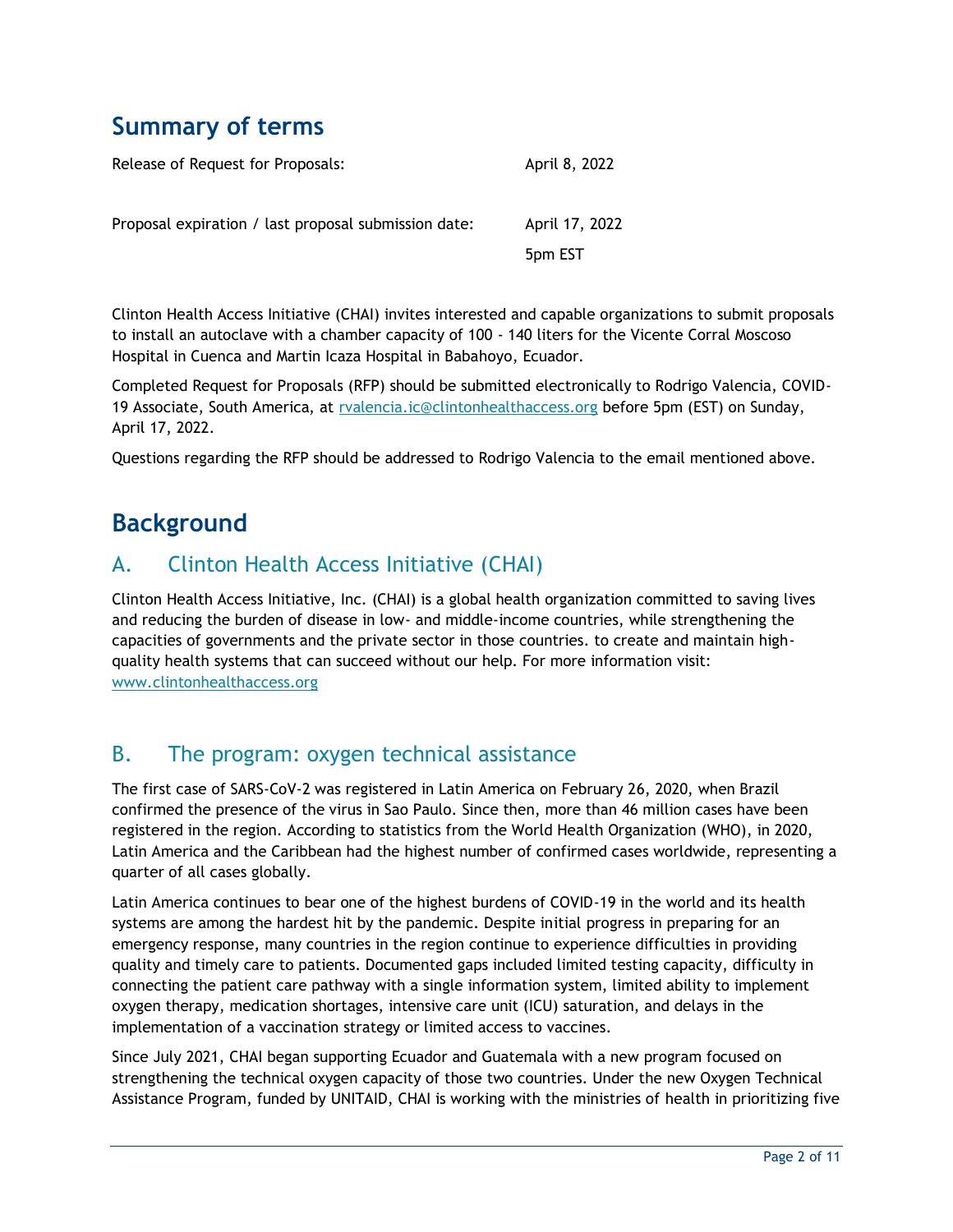to six hospitals, in different departments of the aforementioned countries, where COVID-19 cases are higher, as well as the gaps to provide adequate therapy to patients. Program interventions will include: a) improvement of hospital infrastructure, b) training in clinical aspects of oxygen therapy and also in O2 prognosis and related products, and c) development of preventive and corrective maintenance programs for each of the prioritized hospitals.

## C. Technical assistance at Vicente Corral Moscoso Hospital

The Vicente Corral Moscoso Hospital in the city of Cuenca in Ecuador was officially opened in 1977 with an installed capacity of 290 beds. Over the last few years, several remodeling works have been carried out that have not been completed from a technical and functional point of view due to budget constraints.

Itis the only hospital with the greatest technical and resolution capacity in the Service Network of the Ministry of Public Health (MSP) in the south of the country, and therefore, the greatest demand for services from the population. It receives referrals from the health units of the MSP in zones six and seven, as well as from the units of the Comprehensive Public Health Network, especially the Hospital José Carrasco Arteaga of the IESS, Hospital Militar de Cuenca and the Private Complementary Network, which do not have sufficient resolution capacity -an aspect that saturates all services and causes slowness or repression in care.

In March 2020, the Vicente Corral Moscoso was declared a sentinel hospital for the hospitalization and treatment of suspected and confirmed patients with the COVID-19 virus. Since then, the entire emergency area has been designated for the care of positive patients with COVID-19, and redesigned to meet biosafety regulations, including the restriction of access to prevent possible infections. The area houses 24 ICU patients (ventilated with high flow), in addition to ICU patients from the pediatric, neonatology, operating rooms, delivery rooms, and adult ICUs (not COVID-19).

The project requires strengthening of the medical gas distribution system, which will allow the hospital to expand its capacity to care for patients, especially those suffering from COVID-19.

## D. Technical assistance at Martin Icaza Hospital

Due to the damage of the sterilizers and therefore, limited availability of sterile surgical instruments in the operating room area, compliance with elective surgeries has been affected forcing the hospital to prioritize emergencies, and delay scheduled surgeries.

Before the COVID-19 pandemic, the hospital performed approximately 300 surgeries per month, which reduced dramatically after the spread of the virus. By the end of 2021, surgeries had resumed to normal and have been rising since, making it difficult to meet with 100 percent of the scheduled operations and medical safety standards due to the difficulty in sterilizing the instruments.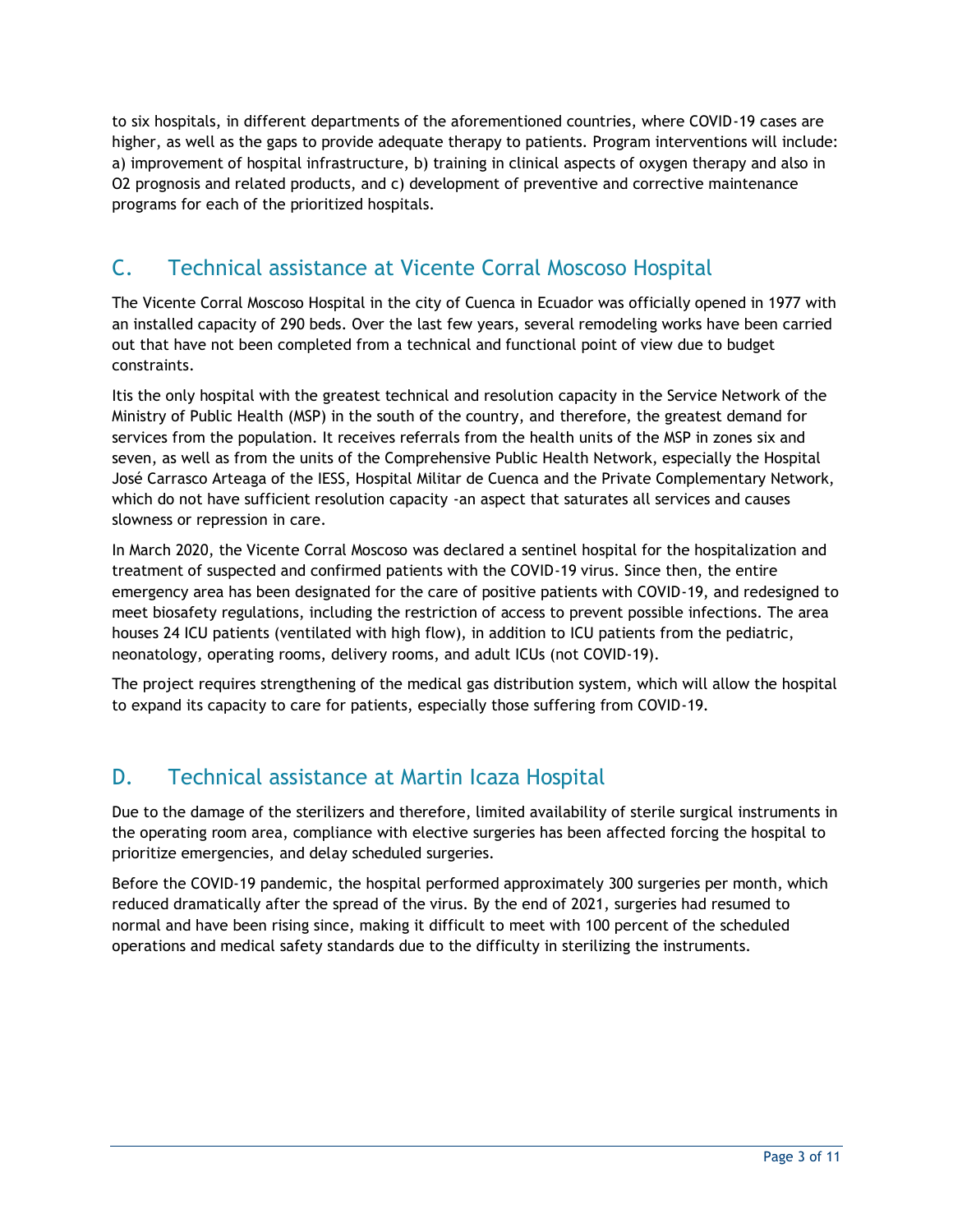## **Scope of work**

The purpose of this Request for Proposals (RFP) is to request competitive bids for the installation of a steam sterilizer, in Ecuador.

## A. Technical and quality information

The following are the technical specifications that the supplier must meet and provide associated documentation for the installation, materials, and devices:

### **TO. Technical specifications for steam sterilizer**

#### **Spec category:**

Specifications adapted from WHO 2014

#### **Description:**

A mains electricity (AC-powered) device designed for total elimination and/or inactivation of microorganisms from medical devices and related products, not placed in sterilization wraps/packaging, using pressurized steam (i.e., moist heat) as the sterilizing agent; it is used for products non-sensitive to high temperature, water, or steam. It typically includes a treatment chamber with shelves for device placement, usually after cleaning of gross debris; a means to introduce the steam into the chamber; and controls to regulate the time and/or temperature of the procedure. The device is available in a variety of shapes and sizes, including stand-alone (bulk) and tabletop units.

- Uses pressurized steam to kill microorganisms on medical devices and products
- Allows the user to control time and temperature of procedure
- Allows easy access to chamber
- Generates heat using integral electric heater
- Micro-processor control
- Overheat shutoff and overpressure safety valve to be incorporated
- Vacuum air removal facility is not required, gravity removal valve is sufficient
- Pressure lock to be incorporated to prevent door opening at pressure
- Temperature range to include at least 100 to 132 °C
- Chamber capacity to be at least 100 to 140 liters
- Required water level to be clearly indicated.
- External surfaces to remain at safe temperatures even when in use
- Internal steam electrical generator.
- At least the following cycles available:
	- o Solids
	- o Glassware materials
	- o Liquids
	- o Vacuum test
	- o Bovie-Dick Test
- Adjustable temperature working range not smaller than from 115  $\degree$ C up to at least 121  $\degree$ C
- Temperature measure precision not greater than +/- 3%
- Vacuum pump and vacuum sustainability diagnostic system
- Safety systems, at least: Thermostat, Pressure switch, Valves
- Protection system for high pressure risks
- Filters for air intake system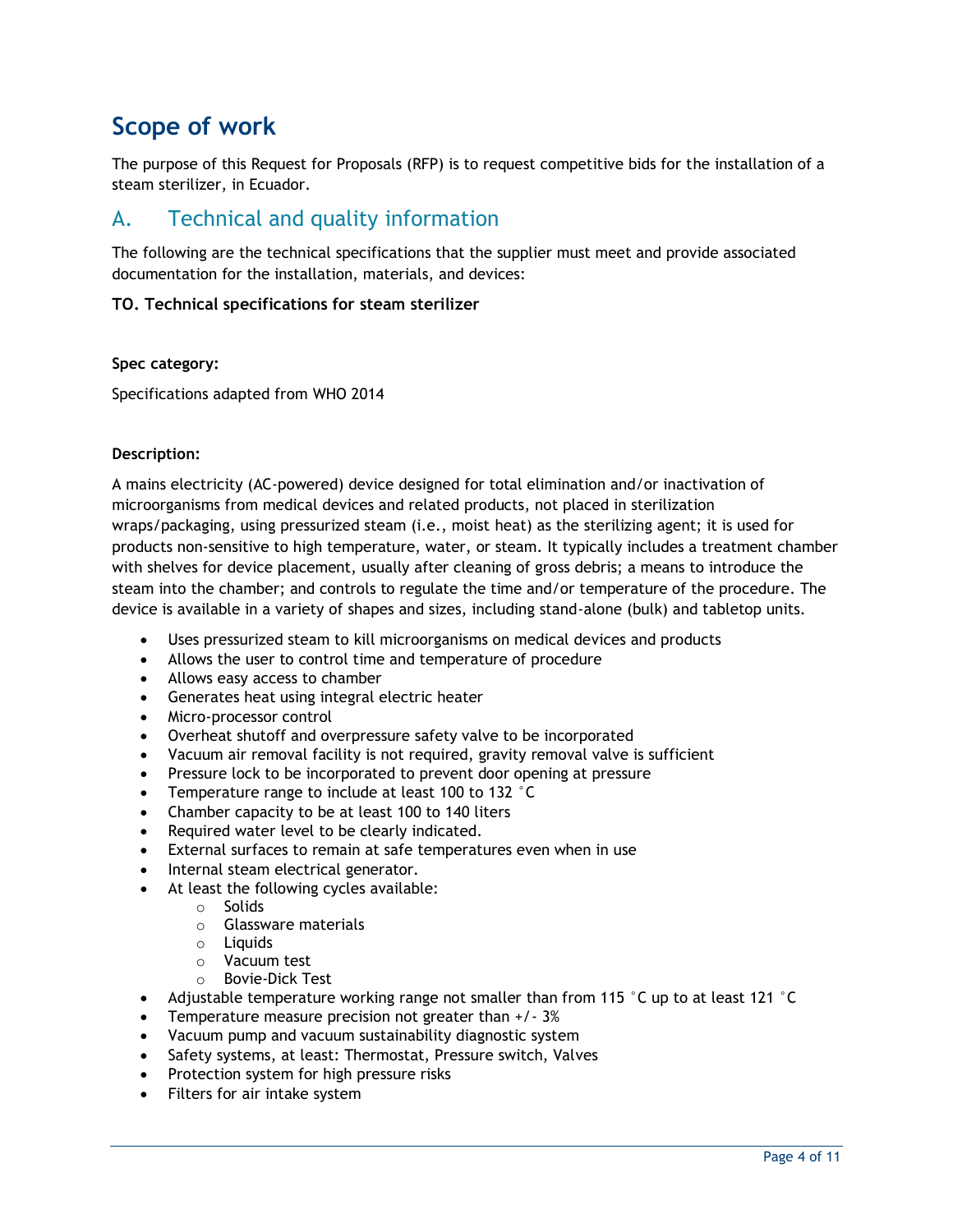- Automatic block in high- and low-pressure conditions
- Display:
	- o Temperature
	- o Pressure
	- o Working Time
	- o Equipment status and alarms
	- o Alarms for at least:
		- Power failure
			- Low water
			- Door not closed
			- Pressure and/or Temperature out-limits
			- Sterilization cycle failure
			- End of sterilization cycle
- User-resettable time elapsed indicator to be incorporated
- All metal parts to be constructed of stainless steel
- Power supply:
	- $\circ$  Requires continuous AC power source to operate (e.g. mains with generator, UPS or battery)
	- $\circ$  Electrical power input requirements: 120VAC/60Hz with  $\pm$  10% allowance in voltage fluctuations
	- o Plug style as per local supply
	- o Power cable to have length ≥ 3 m
	- $\circ$  Electrical protection by resettable circuit breakers or replaceable fuses, fitted in both neutral and live lines.
- Accessories:
	- o Stainless steel stand designed to support the autoclave.
	- o At least n. 2 system compatible baskets for different sterilization applications
	- o Printer to document sterilization information
- Spares:
	- o Two sets of spare fuses (if non-resettable fuses used)
	- o Replacement door gasket
	- o Replacement heating element
	- $\circ$  1 x air intake spare filter
	- $\circ$  2 x sets of compatible printing paper (if integrated printer provided)
	- o 2 x complete Bovie-Dick test kits for daily monitoring
	- o 4 x testing complete sets for standard cycles control/tests
- Environmental:
	- $\circ$  Storage: capable of being stored continuously in ambient temperature from 0-40  $\degree$ C, relative humidity from 15–95%, preferably simultaneously
	- $\circ$  Operations: capable of supplying the specified oxygen concentration continuously in ambient temperature from 10–40 °C, relative humidity from 15-95%, preferably simultaneously
- Documentation:
	- $\circ$  1 x set user and maintenance manuals, hard and soft copies, in local language, or in agreed other language if local is not available. English version must also be available
	- o 1 x certificate of calibration and inspection
	- $\circ$  1 x list of equipment and procedures required for local cleaning, disinfection, troubleshooting, calibration, and routine maintenance
	- $\circ$  1 x list of all spares and replacement parts, with part numbers, cost, anticipated need for 5 years of operations.

#### **Installation, testing, and commissioning**

Pre-shipment: Certificate of quality, calibration, and inspection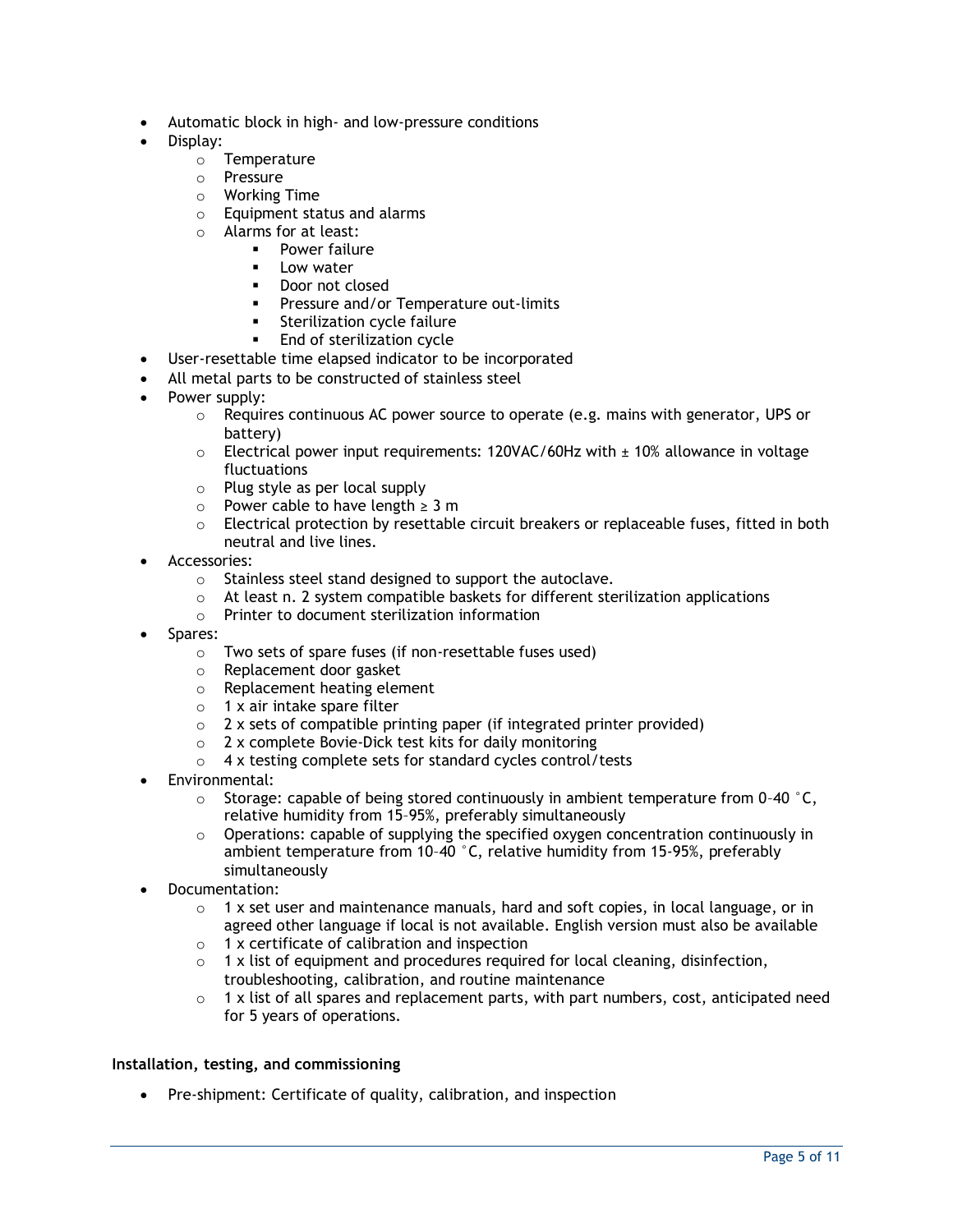- On-site:
	- o Installation to include training on start-up, use, and maintenance
	- $\circ$  Inspection, testing, and commission should be done before handover.
- If possible, conformity of installation shall be verified by a certified third party. Otherwise, alternative verification process to be agreed upon between vendor and owner.

#### Warranty

• 2 years minimum

### QMS

• ISO 13485 (medical device QMS)

### Regulatory

• SRA approval (e.g., FDA or CE)

#### Product performance & safety standards

- IEC 60601-1 Medical electrical equipment Part 1: General requirements for basic safety and essential performance.
- IEC 60601-1-1 Medical electrical equipment Part 1-1: General requirements for safety Collateral standard: Safety requirements for medical electrical systems
- IEC 60601-1-2 Medical electrical equipment Part 1-2: General requirements for basic safety and essential performance – Collateral Standard: Electromagnetic disturbances – Requirements and tests
- IEC 61010-2-040 Safety requirements for electrical equipment for measurement, control, and laboratory use - Part 2-040: Requirements for sterilizers and washer-disinfectors used to treat medical materials

#### Packaging

- Name and/or trademark and address of the manufacturer.
- Product name.
- Product reference.
- Type of product and main characteristics.
- Performance testing information against the mentioned standards.
- Lot number prefixed by the word "LOT" (or equivalent harmonized symbol).
- Information for particular storage conditions (temperature, pressure, light, humidity, etc.), as appropriate (or equivalent harmonized symbol), if applicable.
- Information for handling, if applicable (or equivalent harmonized symbol).
- If the packaging is not transparent, it must bear a diagram (preferably actual size) showing the essential parts of the product and indicating the position of the product in the packaging.
- Gross Weight.
- Cubic Measurement.
- All indicated at least in English.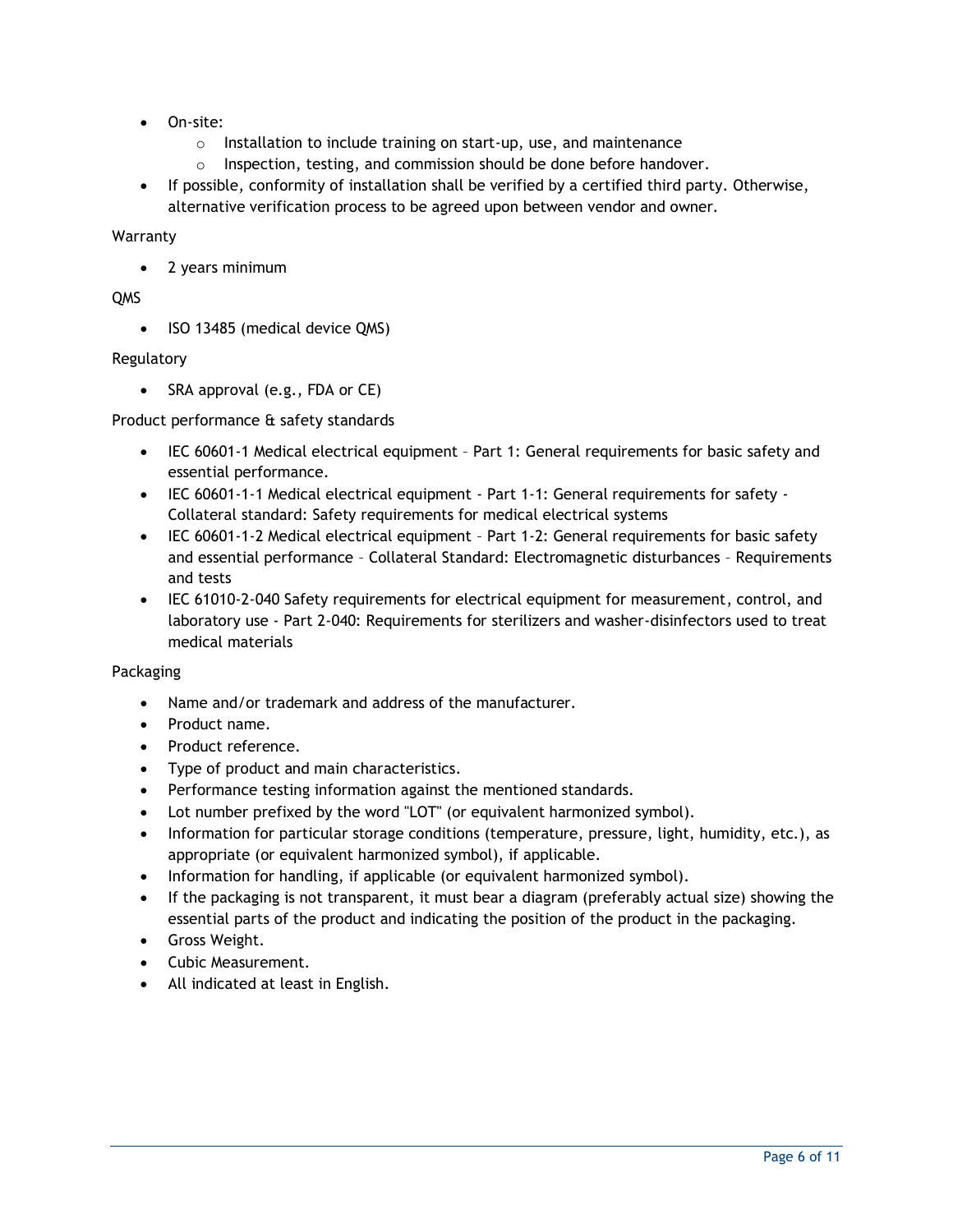## **Application to the project**

Based on the national COVID-19 response, through the Oxygen Technical Assistance Program, CHAI assessed priority facilities and determined where new equipment and services could be placed. The evaluations have included an assessment of the current infrastructure, the types of care provided, and the capacity of staff. Considerations for oxygen availability, such as network design and optimization for oxygen supply, have been incorporated into this stage.

To apply for this RFP, applicants must provide (1) a completed application form (Sections 1 and 2); (2) a complete budget template (collectively "Materials"), (3) technical and regulatory and quality documentation outlined in the scope of work (if regulatory or quality certificates are within 6 months of expiry, please include details regarding status of renewing these certificates). Candidates should send questions by April 12 and submit their proposals by April 17, 2022. The winners will be announced on April 19. From April 20, the winners will have two months to finalize their proposed budgets, which must not exceed USD \$ 65,000. Quotations will remain valid for 30 days from the closing date of this RFP.

### Section 1: Beneficiary information

- 1. Name of the beneficiary organization:
- 2. Contact information (include contact name, address, phone number and email):
- 3. Total budget requested:
- 4. Commercial references:
- 5. Provide a brief description of the organization.

6. Provide information on experiences related to the work area.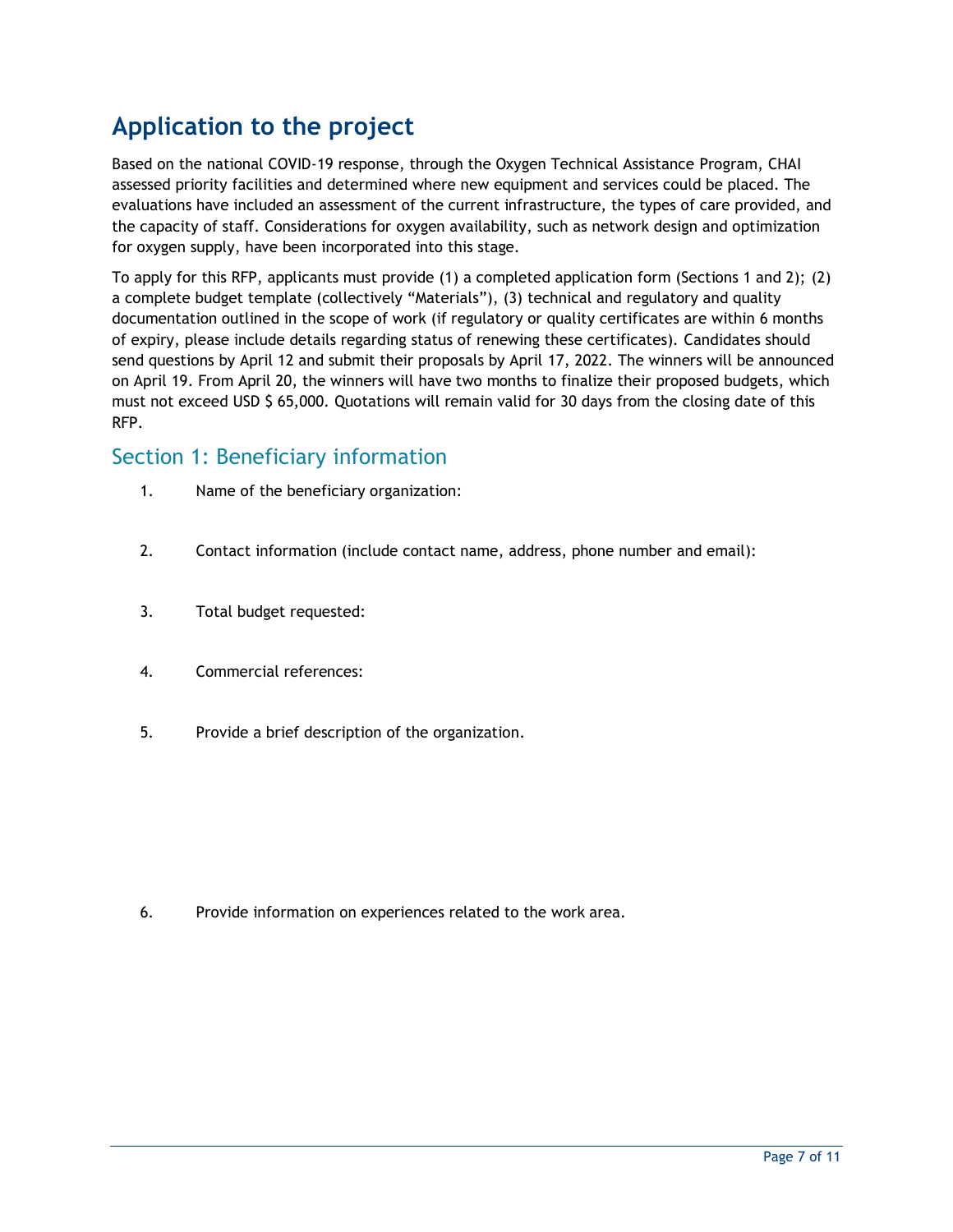## Section 2: Project information

- 1. Description of the project and deliverables
- 2. Top activities with due dates and deliverables schedule (make sure the activities shown here match the activities shown in the budget template):

| Activity (s) / Deliverables | Description | <b>Estimated date of completion</b> |
|-----------------------------|-------------|-------------------------------------|
|                             |             |                                     |
|                             |             |                                     |
|                             |             |                                     |
|                             |             |                                     |
|                             |             |                                     |
|                             |             |                                     |
|                             |             |                                     |

3. How will this project contribute to the optimization of oxygen delivery to patients in the country or to what extent will it contribute to improving it?

4. How will you carry out the project within the indicated timeframe? If the project is urgent (for example, funding must be ready before the XX date to achieve the proposed results), indicate it here.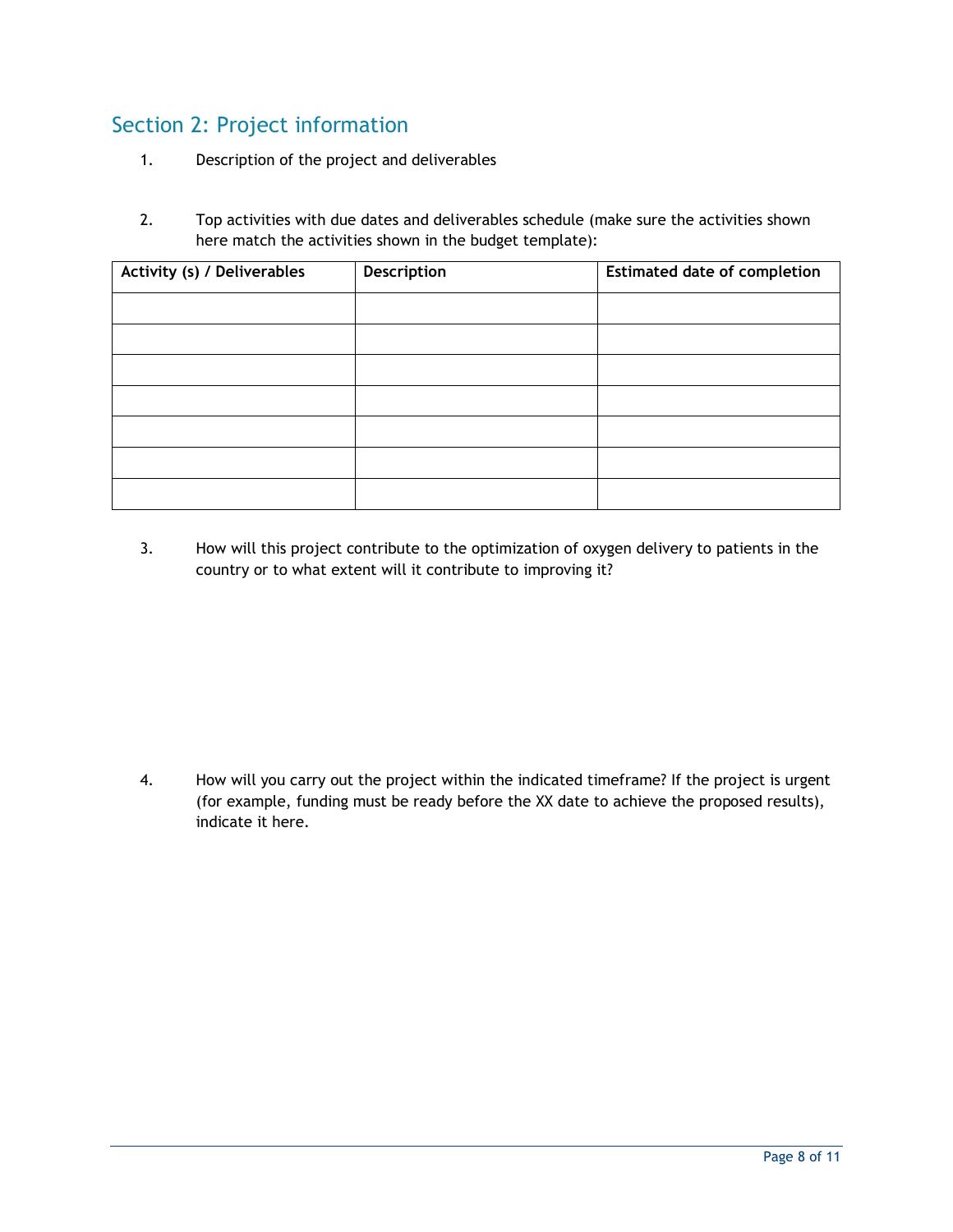## **Eligibility and qualification of offers**

## Eligibility:

Suppliers will agree to establish a temporary project team structure that includes CHAI staff. Suppliers also agree to organize regular meetings (in person or via telecommunications) and on site when necessary.

### Offer rating:

Qualification criteria of the tender:

a. The determination of the qualifications for the selection of the winning bid will be made according to the criteria described in the following table:

| CRITERION                | <b>POINTS</b> |
|--------------------------|---------------|
| <b>Delivery Time</b>     | 10            |
| <b>Technical Support</b> | 20            |
| Warranty                 | 30            |
| Price                    | ⊿∩            |

### Delivery time:

The offer that presents the shortest delivery time in business days for Installation and delivery of accessories, you will automatically get ten (10) points; the other offers will have a rating inversely proportional to the first, depending on the value of your offer. For which the following formula must be taken:

### Shortest delivery time offered X 10 N value

N value = Delivery term of the offers to qualify (in business days).

## Technical support:

Documents that certify the technical skills of the personnel who will execute the installation, binding certifications, including CVs, photocopies of diplomas, certificates and / or certifications that guarantee competence in this type of service, in the last 10 years to the date of presentation. of the offers.

For the qualification, the BOARD will assign twenty (20) points according to the documents that endorse the competence of the technicians presented by the BIDDER, according to the following formula:

> Value NX 20 Increased number of records

N value = Evidence to qualify.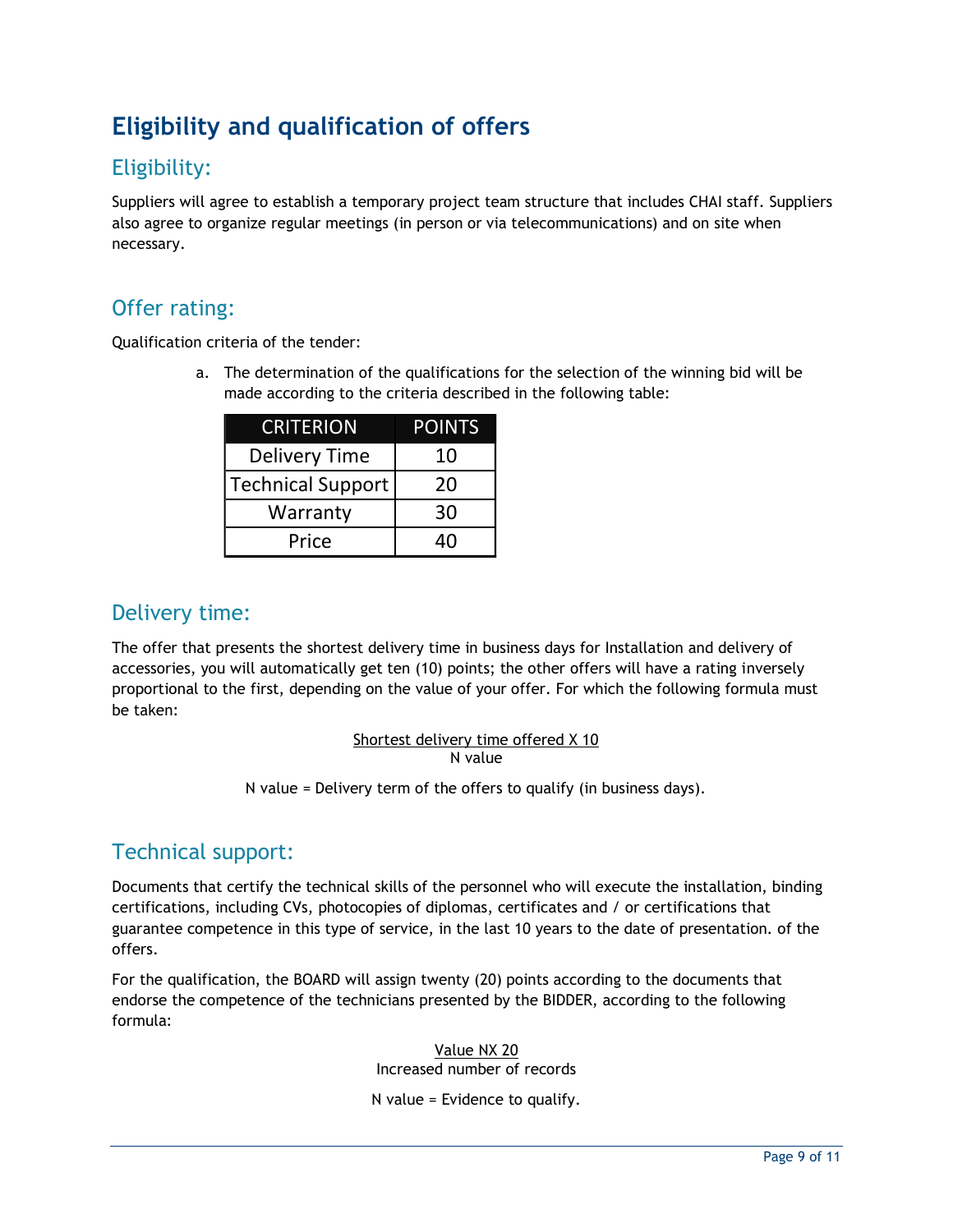### Warranty:

The offer that presents the highest guarantee will automatically obtain thirty (30) points; the other offers will have a rating inversely proportional to the first, depending on the value of your offer. For which the following formula must be taken:

> Lowest Price Offered X 30 N value

N value = Offer price to qualify.

### Price:

The offer that presents the lowest price will automatically obtain forty (40) points; the other offers will have a rating inversely proportional to the first, depending on the value of your offer. For which the following formula must be taken:

### Lowest price offered X 40 N value

#### Value N = Offer price to qualify.

## **Other information**

Failure to provide all the information required by the RFP or submitting an offer that does not respond to the RFP in all respects will be the responsibility of the bidder and may result in the rejection or disqualification of the offer.

CHAI shall have the right to seek any additional information or document from the bidder in the manner it deems appropriate in its sole and absolute discretion.

The offer prepared by the bidder, as well as all correspondence and documents related to the offer exchanged by the bidder and CHAI will be drawn up in Spanish only. However, in case the bidder chooses to attach certain supporting documents in any language other than Spanish, the bidder must also attach certified / authentic translated copies thereof in English. Any document that is not translated into Spanish will not be considered and the offer will be considered incomplete and therefore, subject to disqualification.

All prices quoted in the offer will be quoted in United States dollars.

CHAI will examine the offers to determine if they are complete, if they comply with all the conditions of the RFP and if the documents have been duly signed and the offers are in general order. If there is a discrepancy between words and figures, the quantity in figures can be used as the prevailing quantity.

### Disclaimer

Distribution of this document does not mean that CHAI is committing to award a contract or fund an applicant.

CHAI will not reimburse or assume any costs associated with this RFP regardless of whether an organization is selected to supply.